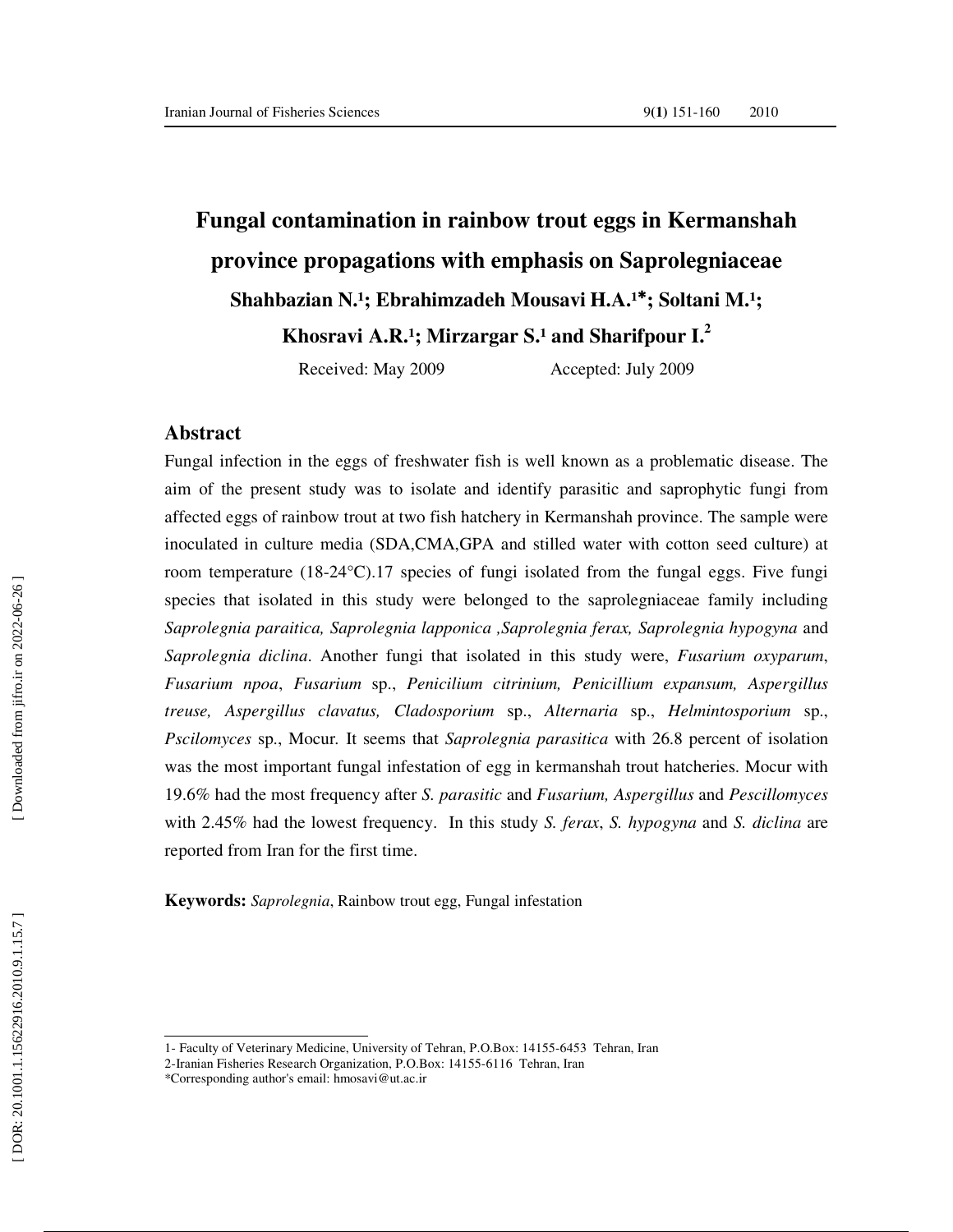## **Introduction**

Over the past ten years, aquaculture has increased on average by 11% per year. Production has increased from 13 million tons of fish in year 1990 to 37.9 million tons in 2001 and 51.65 million tons in 2006 (West, 2006). The majority of global production (58%) comes from freshwater aquaculture (West, 2006). Aquaculture especially rainbow trout fish farming has been developed in Iran and fish culture now is becoming an economically important industry. Water mold infections cause losses of freshwater fish and their eggs in both nature and commercial fish farms (Bangyeekhun *et al*., 2001). Unfertilized fish eggs are susceptible to fungal infection particularly from the family Saprolegniaceae. During egg incubation, these fungi produce mycelia which grow and spread from the nonviable to the healthy eggs suffocating them and causing mortality (Mousavi, 2009) . During recent years decreasing of rainbow trout eggs in propagation center of Iran have become common and evidences show that about half of the produced egg loses due to fungal infection (Ebrahimzadeh, 2006). Oomycets contain some of the most devastating pathogens of animals. Taxonomically Oomycetes are divided into three subclasses: Saprolegniomycetidae, Rhiomycetidae and Peronospormycetidae. Most fish and animal pathogen Oomycetides belong to the Saprolegniomycetidae which has two order: Saprolegniale and Leptomitales (West, 2006). Saproleniaceae genera particularly Saprolegnia and Achlya are generally opportunitic pathogen (Bruno & Wood,

1994) but some strains can be virulent and able to cause primary infection in fish and their eggs (Willoughby & Pickering, 1997). Identification of *Saprolegnia* species classically is based on morphology of the reproductive structures, i.e. antheridia, oogonia and oospores (Willoughby, 1978; Neish & Hughes, 1980). There are some reports about fungi isolation from fish and fish eggs from Iran (Ghiassi, 2007; Dakhili, 2009; Kazemi, 2009; Bozorgnia, 2009).

In this survey, for the first time, isolation of fungi along with emphasis of morphological characteristics of Saprolegniaceae from eggs of salmonid hatcheries in Kermanshah province was studied.

### **Materials and methods**

400 infected rainbow trout eggs were collected from 2 hatcheries with temperature between 10.4-11.8°C and pH 7.5-7.8 in Kermanshah province, west of Iran during winter of 2008. Fungus-contaminated eggs were collected by sterile forceps and transferred to screw capped bottle contained sterilized tap water (STW). In laboratory the sample were washed 3 times with sterile distilled water and were placed in each egg sterilized Petri dishes containing three halves of sterilized cottonseeds and sterilized tap water, STW (volume 40ml) at then incubated at 18-24°C for 8 hours under natural light. From the growth fungi microscopic slide were taken and examined under compound microscope. In order to obtain sexual organs, some hyphae were aseptically taken out with the help of sterile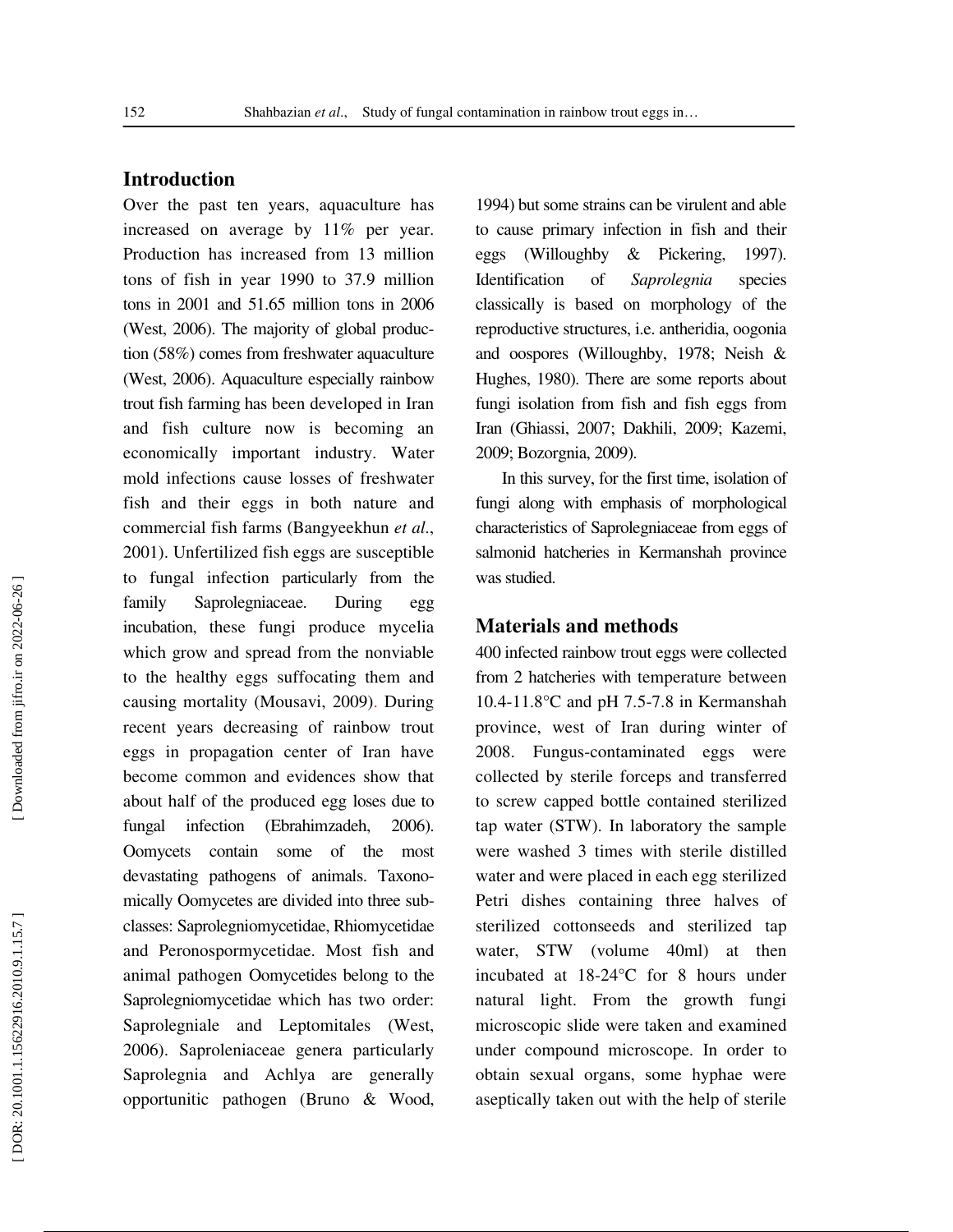needles and transferred to GPA (glucose peptone agar) containing 250ugr/ml penicillin and 250 µgr/ml chloramphenicol for prevention of bacterial contamination at 18˚C for at least 48-72 hours (Willoughby *et al.*, 1984). All morphological characteristics measurements and observation under microscopic study were done. For isolation of another saprophytic fungi, Sabourodexteros agar (SDA) and Corn Meal Agar (CMA) media were used. Culture media after inoculation, incubated at 18-24˚C for 24-48 hours and from colonies wet smears were done with used from lactophenol methylen blue microscopic study were done. The identification were followed by methods described by Coker & Matthews (1937), Johnson (1956), Seymour (1970), Beakes *et al*. (1994) and Khulbe (2001). In table 2 some hatcheries condition during sampling were shown. Water temperature, salinity and pH were measured digitally (Multi 340i-WTW) and eggs number, infested eggs percent and infested broodstock percent were obtained manually (observation).

### **Results**

Based on fungal morphological characterists 17 species of fungus were isolated from the infected eggs including *Penicillium citrinum, Penicillium expansum, fusarium poae, Fusarium oxysporum, Fusarium* sp*. Aspergillus clavatuse, Aspergillus treuse* , *Cladosporium* sp.*, Alternaria* sp., *Helmintosporium* sp*., Pcscilomyces* sp *.* and *mocur* sp. (Table 1). In saprolegniaceae 5 isolated species were *S. parasitica, S. lapponica*, *S. diclina, S*. hypogyna and *Saprolenia ferax*. The morphological characteristics of the isolated Saprolegnia species are as fallow:

Withish cotton–like colonies were observed which stout hyphe especially in place of hyphe adhesion to clavate zoosporangia on GPagar. After 18 days of culture in STW on the cotton seeds at room temperature, sexual structures were formed. Lateral oogonia and spherical moderately thick, 35-45µm in diameter was observed. Antheridia did not develop in the entire culture (Fig. 1). Cotton-like whitish colony, hyphae slender, aseptate and cylindrical zoosporangia were formed on GPA. Sexual structure was formed after 8 days of culture on GPagar with cottonseeds. Terminal pyriform oogonia with centric oospore (45-70 µm in diameter). Anthridia were present diclinous and laterally appresssed to the oogonial wall (Fig. 2). Whitish cottonlike colonies on GPagar, abundant cylindrical zoosporangia, terminal spherical and cylindrical oogonia (90-110 µm in diameter) were formed on main hyphae. Anthridia (arrow) was observed (diclinous) (Fig. 3).

Whitish cotton-like colonies on GPA and CMA (Fig. 4), hyphae moderately stout, aseptate branched (30-75 µm in diameter) were observed. Zoosporangium were abundant with different shape (cylindrical, pyriform and the other) sexual structure were not observed on cottonseeds culture in STW, gemmae abundant, variable in shape, spherical and pyriforme or irregular (Fig. 5). Hyphae slender, aseptate and branched, zoosporangia filiform or clavate; oogonia terminal, lateral spherical or pyriform (50-55 µm in diameter) and oospores centric (Fig. 6).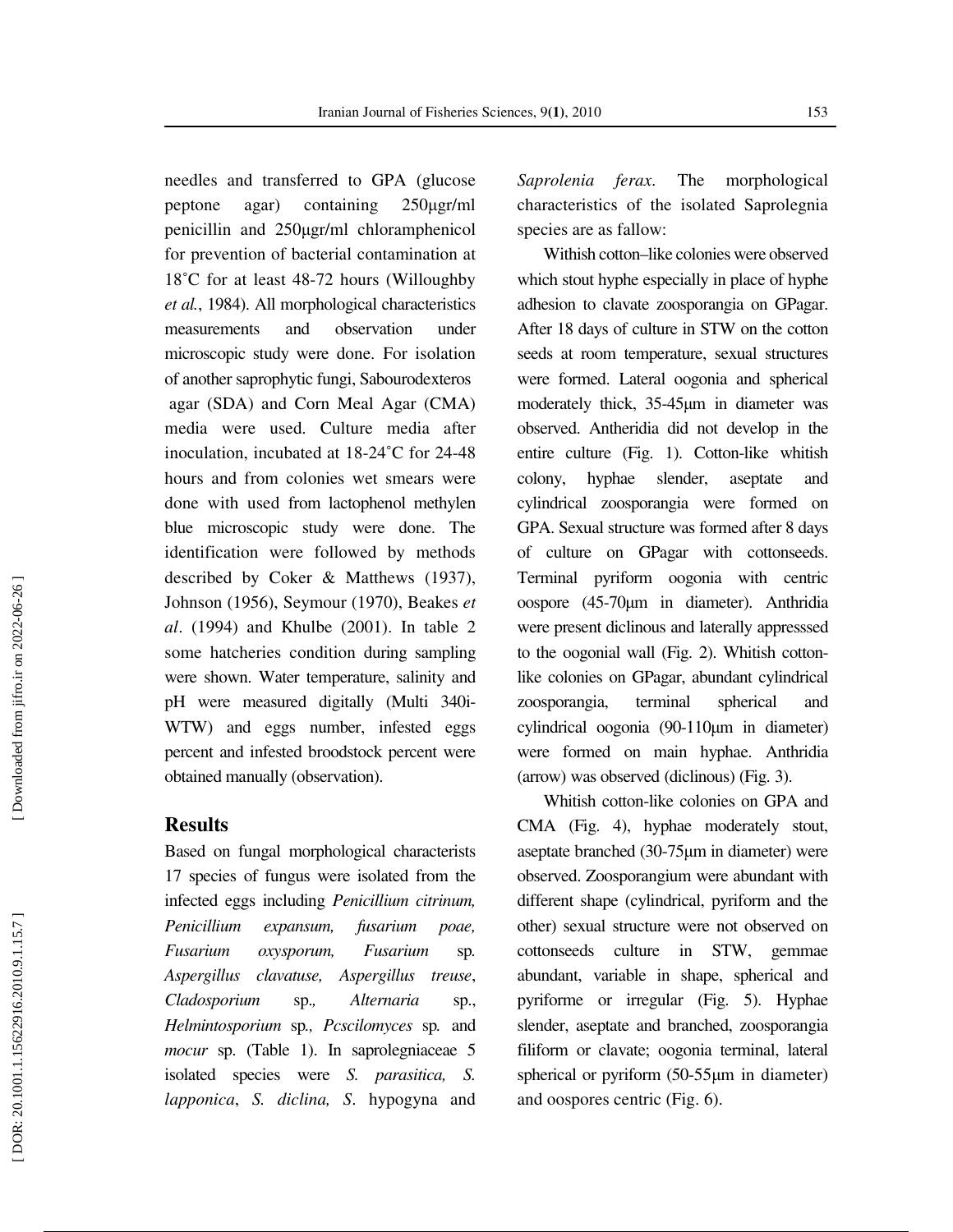





**Figure 5:** Pyriform zoosporangium of *S. parasitica* (40x) **Figure 6:** Cotton like colony of *S. parasitica*



 **Figure1:** Oogonia of *Saprolegnia lapponica* (100x) **Figure 2:** Oogonia of *Saprolegnia diclina* (100x)



**Figure 3:** Oogonia of *Saprolegnia ferax* (100x) **Figure 4:** Oogonia of *Saprolegnia hypogyna* (100x)

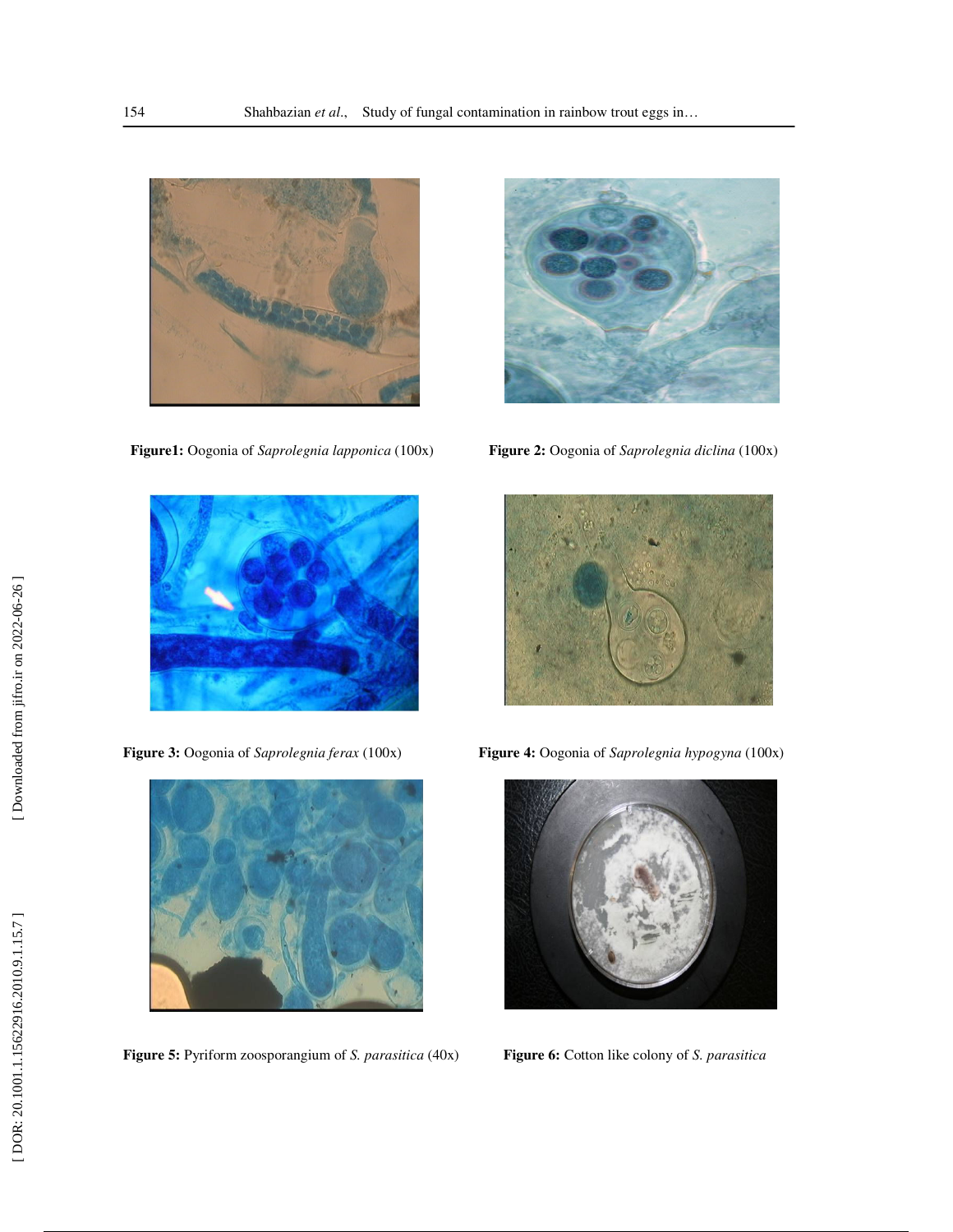| Fungi                | Farm                     | Farm                         | frequency      | Percentage        |
|----------------------|--------------------------|------------------------------|----------------|-------------------|
|                      | 1                        | $\mathbf{2}$                 |                |                   |
| S. parasitica        | $\overline{7}$           | $\overline{4}$               | 11             | $\overline{26.8}$ |
| S. lapponica         | 1                        |                              | 1              | 2.45              |
| S. diclina           | 1                        |                              | 1              | 2.45              |
| S. ferax             | 1                        |                              | $\mathbf{1}$   | 2.45              |
| S. hypogyna          | 1                        |                              | 1              | 2.45              |
| Fusarium oxyparum    | $\mathbf{1}$             | 1                            | $\overline{c}$ | 4.89              |
| Fusarium poa         | $\overline{a}$           | 1                            | 1              | 2.45              |
| Fusarium sp.         | $\overline{\phantom{0}}$ | 1                            | 1              | 2.45              |
| Penicilium citrinium | $\overline{2}$           |                              | $\overline{c}$ | 4.89              |
| Penicillium expansum | $\overline{\phantom{0}}$ | $\overline{2}$               | $\overline{2}$ | 4.89              |
| Aspergillus treuse   |                          | $\mathbf{1}$                 | 1              | 2.45              |
| Aspergillus clavatus | $\overline{a}$           | 1                            | $\mathbf{1}$   | 2.45              |
| Cladosporium         | 3                        | $\mathfrak{D}$               | 5              | 12.2              |
| Alternaria           | 1                        | $\overline{a}$               | 1              | 2.45              |
| Helmintosporium      | $\mathbf{1}$             | $\overline{\phantom{0}}$     | $\mathbf{1}$   | 2.45              |
| Pscilomyces          | $\mathbf{1}$             | $\qquad \qquad \blacksquare$ | $\mathbf{1}$   | 2.45              |
| Mocur                | 5                        | 3                            | 8              | 19.6              |
| Absolute frequency   | 25                       | 16                           | 41             | 100               |
| Relative frequency   | 61                       | 39                           | 100            | 100               |

**Table 1: Absolute and relative frequency of isolated fungi from rainbow trout eggs**

## **Table 2: Some hatchery conditions during sampling**

| Broodstock age (year)                      | $3-5$          |  |
|--------------------------------------------|----------------|--|
| Crowding of eggs (Number/cm <sup>2</sup> ) | $49 - 65$      |  |
| Water temperature $(^{\circ}C)$            | $10.4 - 11.5$  |  |
| Salinity                                   | $0.4 - 0.6$    |  |
| pH                                         | $7.5 - 7.8$    |  |
| Eggs infestation $(\%)$                    | $20 - 42$      |  |
| Broodstock infestation $(\%)$              | $30 - 45$      |  |
| Water resource                             | Spring & river |  |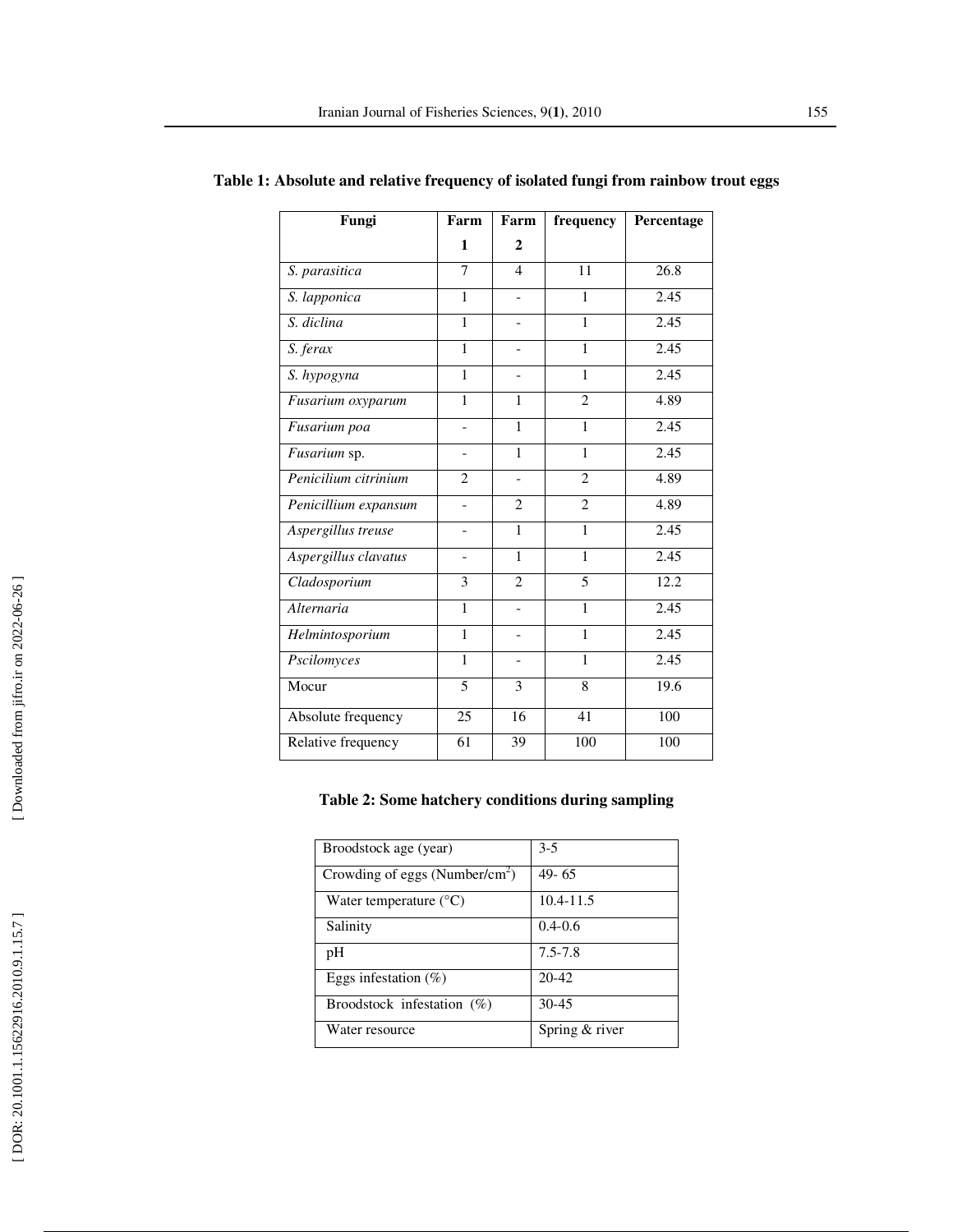# **Discussion**

In saprolegniacae family 5 isolates were *S. parasitica, S. laponica, S. diclina, S. hypogyna and S. ferax.* In the study in cultivated cyprinids in Iran, thirty-nine species of fungi were isolated from the gill lesions. The most important pathogenic fungi were *Branchiomyces* , *Saprolegnia* , *Fusarium* , *Phoma and Exophiala*. The most frequency isolated fungi were Fusarium (46.4%) and Saprolegnia (25%), whereas Exophiala (3.6%) was shown the lowest frequency (Firouzbakhsh *et al*., 2005). In this study, like previous ones, the highest rate of infestation was related to *Saprolegnia* genus with 36.6% frequency. Among different isolates from eggs, *S. parasitica* was the most important with 26.8% frequency*.* It has been established that the greatest losses on fish eggs, however, are due to *saprolegnia* species (Willoghby, 1970; Czeczuga & Kiziewicz, 1999 ; Hussein *et al*., 2001)*. Saprolegnia ferax* was reported from different places under various ecological condition in the world (Khulbe, 2001). In this study *S. ferax* , *S. hypogyna* and *S. diclina* were reported from Iran for the first time. *S. frax* cause great losses in acipenserid hatcheries in Russia (Lartseva, 1986). Kitanchareon (1997) reported *S. ferax* and *S. hypogyna* in aquatic system and on infected salmonid fish and fish eggs from Japan. Ghiassi *et al.* (2007) reported *S. parasitica* from *Rutillus frisii kutum* in hatcheries in Mazandaran province, Iran. Kazemi (2009) reported five species of fungi were isolated from the *Acipenser persicus* larva that were included

of *Alternaria* spp*., Cladosporium* spp*., paecilomyces* spp*., penicillium* spp*.* and *chrysosporium* spp *.*

In cases that Fusarium mostly were isolated, lower saprolegnia infestation were observed. The same result was reported by Ebrahimzadeh in rainbow trout propagation in Mazandaran province (Ebrahimzadeh *et al*., 2007). In the study by Ebrahimzadeh (2007) in Mazandaran province, twelve species of fungi isolated from the fungal salmonid eggs. Three of the isolated fungi were belonged to the saprolegniaceas' family including: *Saprolegnia parasitica*, *Saprolegnia* sp., *Achlya* sp. Other nine recognized fungi were: *Penicillium, Aspergillus* , *Paeciliomyces, Acremonium, Fusarium oxysporum, F. solani, Alternaria, Mucor* and *Helminthosporium*. In this study three species of pathogenic fungi in aquatic were isolated, including:

*Saprolegnia parasitica*, *Saprolegnia* sp., *Achlya* sp. It suggested that *saprolegnia parasitica* with 13.18% of isolation was the most important of fungal egg infestation Mazandaran salmonid hatcheries.

Mueller in a same study showed that in water culture media *Fusarium* prevents growth of *Saprolegnia* (Pickering *et al*., 1994). Totally in this study, 17 fungi species were isolated respectively with higher infestation by Saprolegnia. There were some noticeable differences between studied hatcheries. Frequency of fungal infestation in farm 1 and 2 were 61 and 39% respectively that the same ratio (2/1) was shown macroscopically. It can be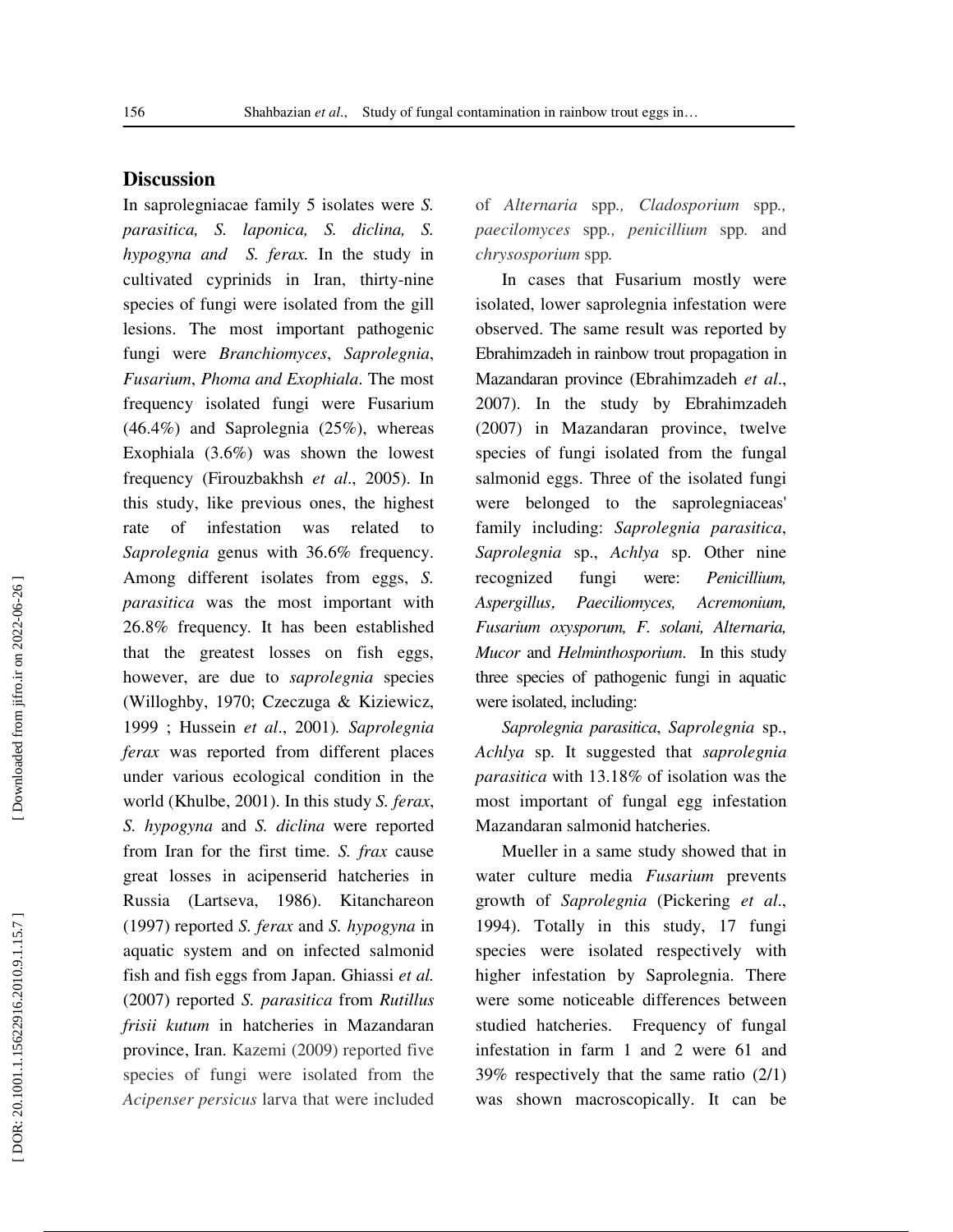concluded that collecting fungal eggs (can prevent from spread of contamination to healthy eggs), inhibiting high density of eggs in incubators, maintaining physical and chemical quality of water, brood stock age and health are the main factors to control fungal diseases in fish farms. Ecological differences resulting from different hatcheries conditions (chemical factors, age of bloodstock, eggs crowded, ect) may have played a role of the fungi that developed on rainbow trout eggs in the present study. Although environmental variables were not studied directly, they are known to influence the growth, reproduction and intensity of aquatic fungal infection (Richards & Pickering, 1978; Willoughby, 1994). Alabi (1971) observed that the occurrence of Saprolegniaceae correlated with some parameters of water (i.e., temperature, pH, ionic concentration and organic content). There is no doubt that ecological differences play an important role in the species diversity of the fungi that develop on both fish and eggs (Willoughby, 1986; Hussein *et al*., 2001). There are some report that showed water quality, crowded hatchery conditions, pollution and water temperature changes can causes of Saprolegniasis in fish and fish eggs (Pickering, 1994; Bruno, 1999; Snisezco, 1974; Beakes et al., 1994). Higher infestation in farm 2 might be related to lower age of brood stocks but there was not any relation with infestation in eggs. It is note worthy that in farm 2 all infected eggs were collected daily but in farm 1 it was done once a week. So by keeping in mind that *Saprolegnia* genus

was the most important one it can be concluded that Saprolegniacea is the pioneer in affecting rain bow trout eggs.

#### **References**

- **Alabi, R.O., 1971.** Factors affecting seasonal occurrence of Saprolegniaceae in Nigeria. Transaction of the British Mycology Society. **56**:289-299.
- **Bangyeekhun, E. and Sylvie, M.A., 2001.** Characterization of saprolegnia sp. isolates from channel catfish. Disease of Aquatic Organisms, **45:**53-59.
- **Beakes, G.W., Wood, S.E. and Burr, A.W., 1994**. Features which characterize Saprolegnia isolates from salmonid fish lesions. A review. *In*: Salmon Saprolegniasis (G.J. Mueller ed.). Report to Bonneville Power Administration, Portland. pp.33-66.
- **Bozorgnia, A., Hosseinifard, M., Mosavi, H., Ranginkaman, H., Sadeghi Rad, M. and Barzegar, M., 2009.** Isolation and recognition Saprolegnia species from fungal infected eggs of the *Cyprinus carpio* in Shahid Rajaii Center. First International Conference on Aquatic Animal Health Management and Diseases. 189P.
- **Bruno, D.W. and Wood, B.P., 1994.** Saprolegnia and other oomycetes. *In*: Fish disease and disorder, Vol. 3, viral, Bacterial and fungal infections. (P.T.K. Woo and D.W. Bruno eds.). CABI publishing, Wallingford, Oxon, United Kingdom. pp.59-65.
- **Coke, W.C. and Matthews, V.D., 1937**. Saprolegniaceae,Ectrogellaceae,Leptomitaceae. North American Flora.
- **Czeczuga, B. and Kiziewicz, B., 1999.** Zoosporic fungi growing on the eggs of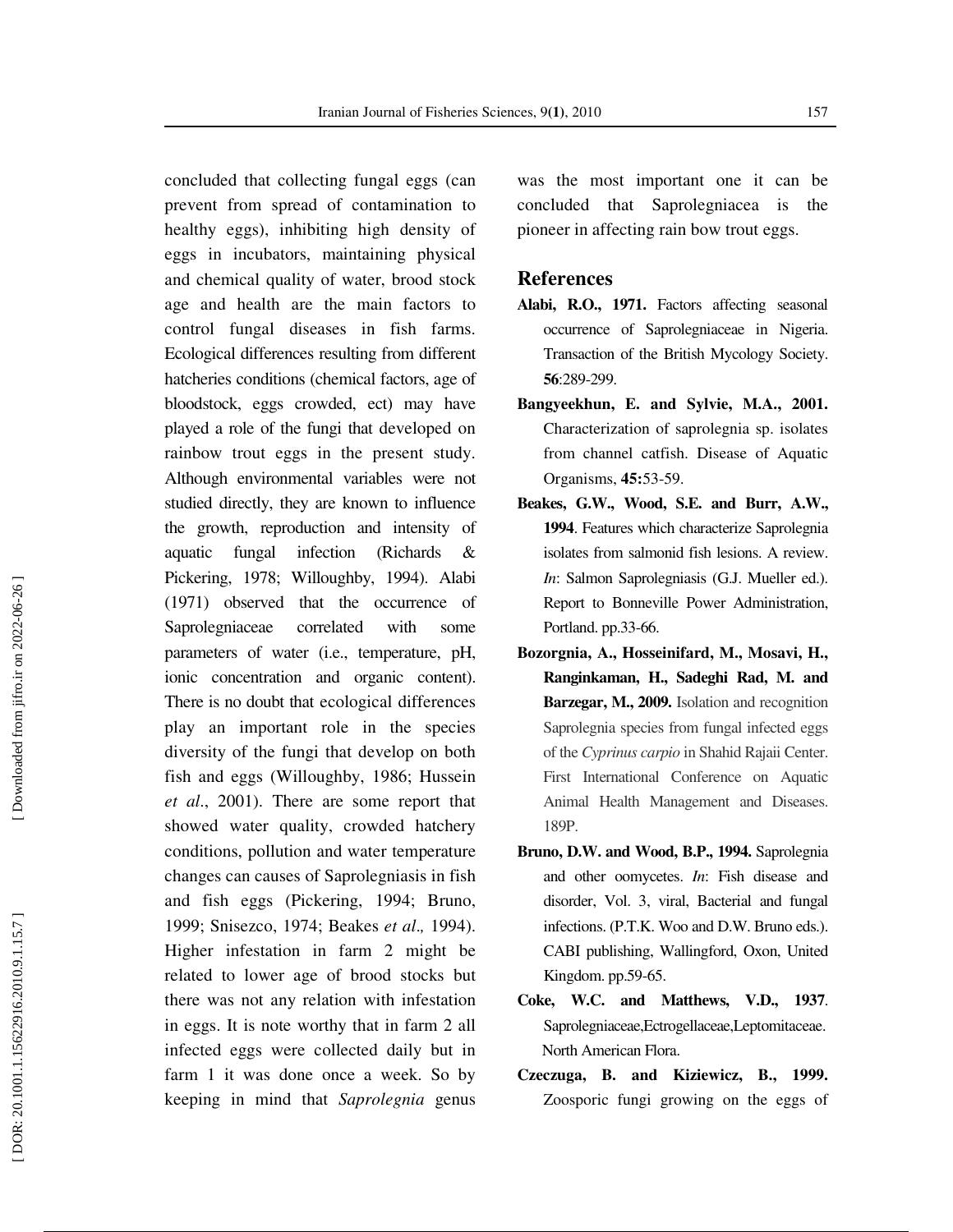*Carassius carassius* L. in oligo and eutrophic water. Polish Journal of Environmental Studies, **8:**63-66.

- **Dakhili, M., Ganbari, A., Norozi, H. and Amami, M., 2009.** Isolation and identification of parasite and saprophyte fungi from fish farm in Qom province. First International conference on Aquatic Animal Health Management and Diseases. 204P.
- **Ebrahimzadeh Mousavi, H.A., Hosseinifard, M., Khosravi, A., Soltani, M. and Yosefian M., 2007.** Isolation and identification of parasite and saprophyte fungi from fungal affected eggs of the rainbow trout in Mazandaran province. Journal of Veterinary Research, **62:**163-168.
- **Ghiasi, M., Khosravi, A. and Farabi, M., 2007.**  Isolation and identification Saprolegnia parasitica from southern Caspian kutum hatcheries in Mazandaran province. Aquaculture Europe, Vol. 9**,** 217P.
- **Hussein, M., Hatai, K. and Nomura, T., 2001.** Saprolegniosis in salmonid and their egg in Japan. Journal of Willd Disease, **37:**204-207.
- **Johonson, T.W., 1956.** The genus *Achlya*. Morphology and Taxonomy. University of Michigan Press, Ann Arbor, Michigan. USA.
- **Kazemi, A., Gholizadeh, M. and Ghafari, K., 2009.** Isolation and identification of fungal flora from *Acipenser percicus* larva in Shahid Rajaee Sturgeon Hatchery. First International Conference on Aquatic Animal Health Management and Diseases. 157P**.**
- **Khodabande, S. and Abtahi, B., 2006** . Effects of sodium choloride, formalin and iodine on the hatching success of common

carp, *Cyprinus carpio*, eggs. Journal of Applied Ichthyology, **22:**54-56.

- **Khulbe, R.D., 2001.** A manual of aquatic fungi. 25P.
- **Kitancharoen, N. and Hatai, K., 1998**. Some biochemical characteristic of fungi isolated from salmonid eggs. Mycoscience, **39:**249- 255.
- **Kudo, S. and Teshima, C., 1991** . Enzyme activities and antifungal action of fertilization envelope extract from fish eggs. Journal of Experimental Zoology, **259:**392-399.
- Lartseva, L.V., 1986 .Saprolegnia on the spawn of sturgeons and salmons. Hydrobiology Journal, **22:**103-107.
- **Neish, G.A. and Hughes, G.C., 1980.** Disease of fishes. T.W.F. publication, Neptune, New Jersey. 159P.
- **Pickering, A.D., 1994.** Factors which predispose salmonid fish to Saprolegniasis. (G.J. Mueller ed.). U.S. Department of Energy, Bonneville Power Administration, Portland, Oregon. pp.66-8.
- **Seymour, R.L., 1970.** The Genus *Saprolegnia*. Verlag von J. Cramer, Lehre.
- **Sparrow, F.D., 1960.** Aquatic Phycomycetes. University of Michigan Press, Ann Arbor, Michigan.
- **West, P.V., 2006.** Saprolegnia parasitica, an oomycet pathogen with a fishy appetite: New challenges for an old problem. Mycologist, **20**:99-104.
- **Willoughby, L.G., 1970.** Mycological aspects of a disease of young perch in Windermere. Journal of Fish Biology, **2:**113-118.
- **Willoughby, L.G., Pickering, A.D. and Johnson, H.G., 1984.** Polycell-gel assay of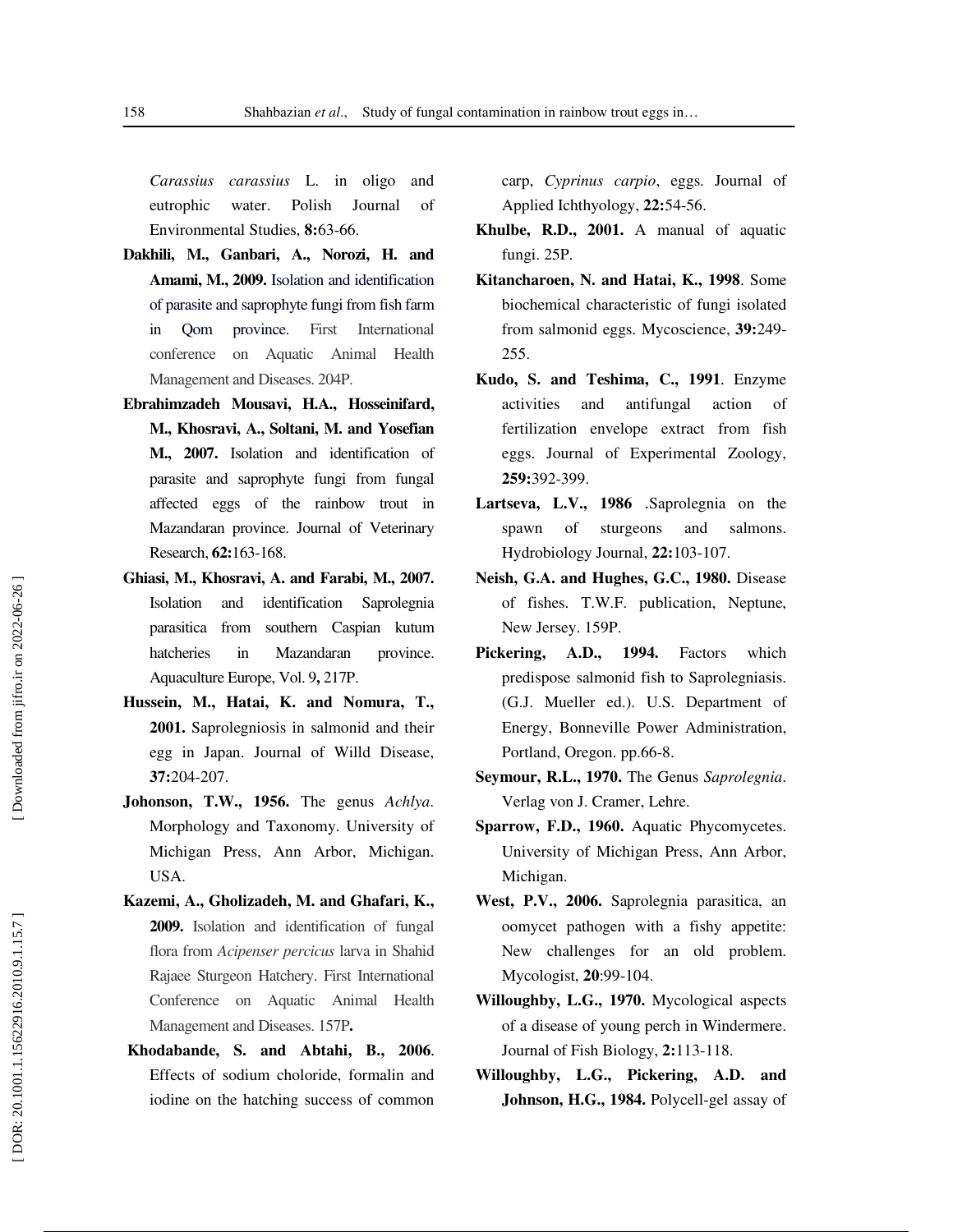water for spores of Saprolegniaceae, especially those of the Saprolegna pathogen of fish. Hydrobiologia, **114:**237-248.

- **Willoughby, L.G. and Pickering, A.D., 1997.**  Viable Saprolegniaceae spores on theepidermis of the salmonid fish *Salmo trutta* and *Salvelinus alpinus*. Transaction of the British Mycological Society, **68**:91-95.
- **Willoughby, L.G., 1986.** An ecological study of water at the medium for growth and reproduction of the Saprolegnia from salmonid fish. Transaction of the British Mycological Society, **87:**493-502.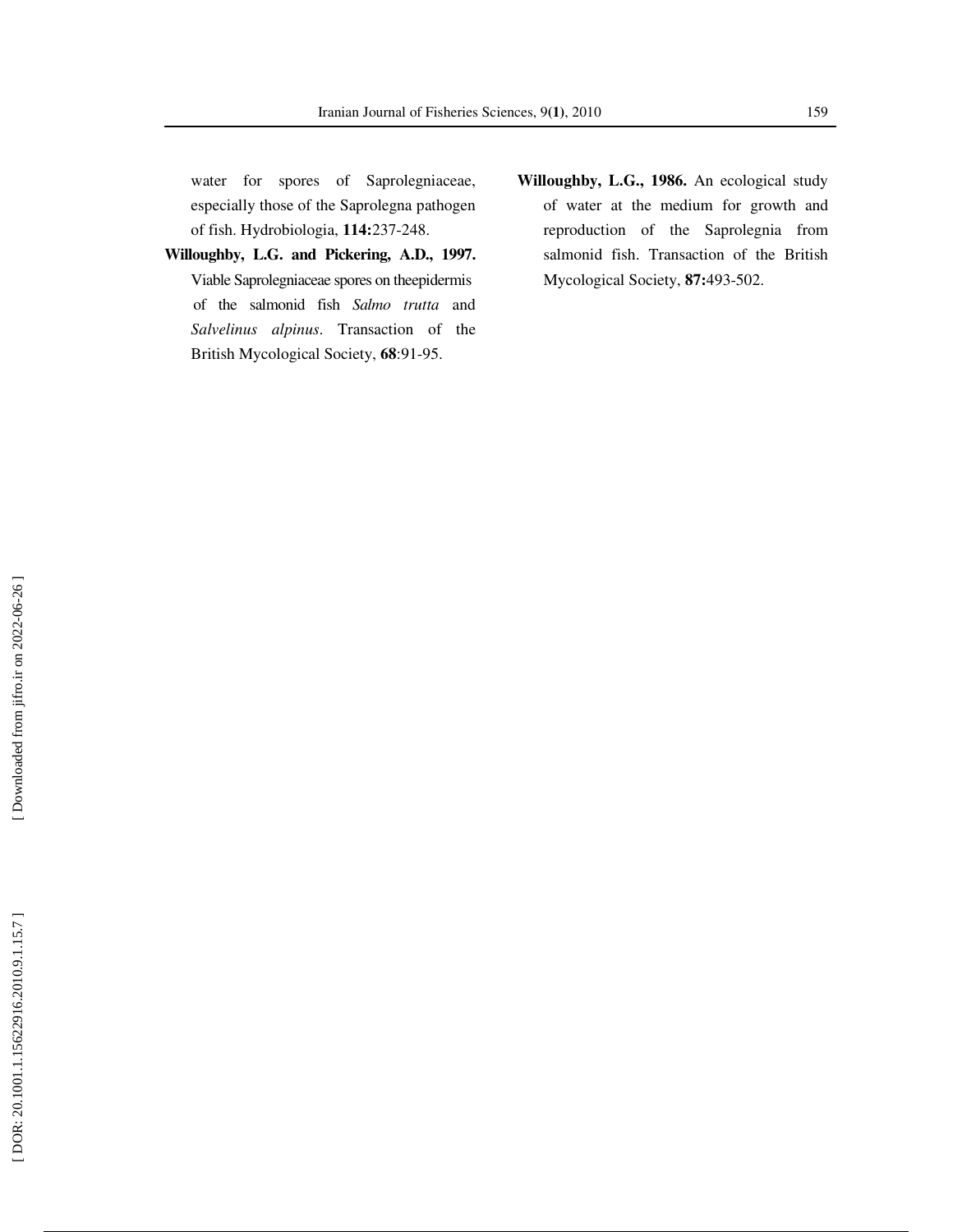د ر
در -ل ر ن ا- \$% ا"!ن & ' & "\* و)" ن -ز-ن ؛ ا اه زاد <sup>١</sup> ∗ ؛ <sup>١</sup> - ؛ \$ -# " و <sup>١</sup> ١ ؛ زر% ١ \$ ')ر و ٢ ر.- در:+,- ارد/-+ ١٣٨٨ ر.- \*-4 ش: ١٣٨٨

چکیده

عفونتهای قارچی بعنوان یکی از بیماریهای مهم در تخم ماهیان آب شیرین بخوبی شناخته شده است. هدف از ا<sub>ی ن</sub> مطالعه جداسازی و شناسا<sub>ی ی</sub> قارچهای ساپروفیت از تخمهای آلوده قزلآلای رنگین کمان در دو مرکز تکثیر استان کرمانشاه میباشد. در ای ن بررسی از ۴۰۰ تخم قارچ زده نمونهبرداری انجام شد و در محیط کشتهای سابورو دکستروز آگار، گلوکز پپتون آگار و کورن میل آگار به همراه پنبه دانه در دمای محیط (۲۴-۱۸ درجه سانتیگراد )کشت داده شد. در ای $\,$ ن مطالعه ۱۷ نوع قارچ براساس مشخصات ریختشناسی جداسازی گردی،د که ۵ نوع آن متعلق به خانواده ساپرولگنیاسهآ بودند و عبارتند از: ساپرولگنی۱ پارازیتیکا، ساپرولگنی۱ لاپونیکا، ساپرولگنی۱ هایپوجینا، ساپرولگنی۱ دیکلینا و .<br>د ساپرولگنیI فراکس. در ای& مطالعه دیگر قارچهای جدا شده عبارت بودند از: فوزاریوم اکسیسپاروم، فوزاریوم پوا، گونه .<br>. فوزارىوم، پنى سىلىوم سنترىنوم، پنىسىلىوم اكسپانسوم، آسپرژىلوس ترئوس، آسپرژىلوس كلاواتوس، کلادوسپوریوم، آلترناریا، هلمینتوسپوریوم، پسیلومایسس و موکور. بنظر میرسد گونه ساپرولگنیا پارازیتیکا با درصد آلودگی ۲۶/۸ درصد مهمترین قارچ در تخمهای قارچ زده قزلآلای رنگین کمان در مراکز تکثیر استان کرمانشاه میباشد. موکور با ۱۹/۶ درصد بعد از ساپرولگنی۱ پارازیتیکا بیشترین موارد جداسازی و قارچهای فوزاریوم، آسپرژیلوس و پسیلوما<sub>ی</sub>سس با ۲/۴۵ درصد کمتر<sub>ک</sub>ن فراوانی را داشتند.

در ا<sub>ی</sub> ن مطالعه برای اولین بار قارجهای ساپرولگنیI ها<sub>ی ک</sub>وجینا، ساپرولگنیI دیکلینا و ساپرولگنیI فراکس از ا<sub>ی</sub>ران گزارش می گردد.

 $\overline{a}$ 

۱- دانشکده دامپزشکی دانشگاه تهران، صندوق پستي: ۱۴۱۵۵-۴۴۵۳

۲- موسسه تحقیقات شیلات ایران، تهران صندوق پستی: ۱۴۱۵۵-۱۴۱۵۵

<sup>\*</sup> پست الکترونیکي نویسنده مسئول: hmosavi@ut.ac.ir